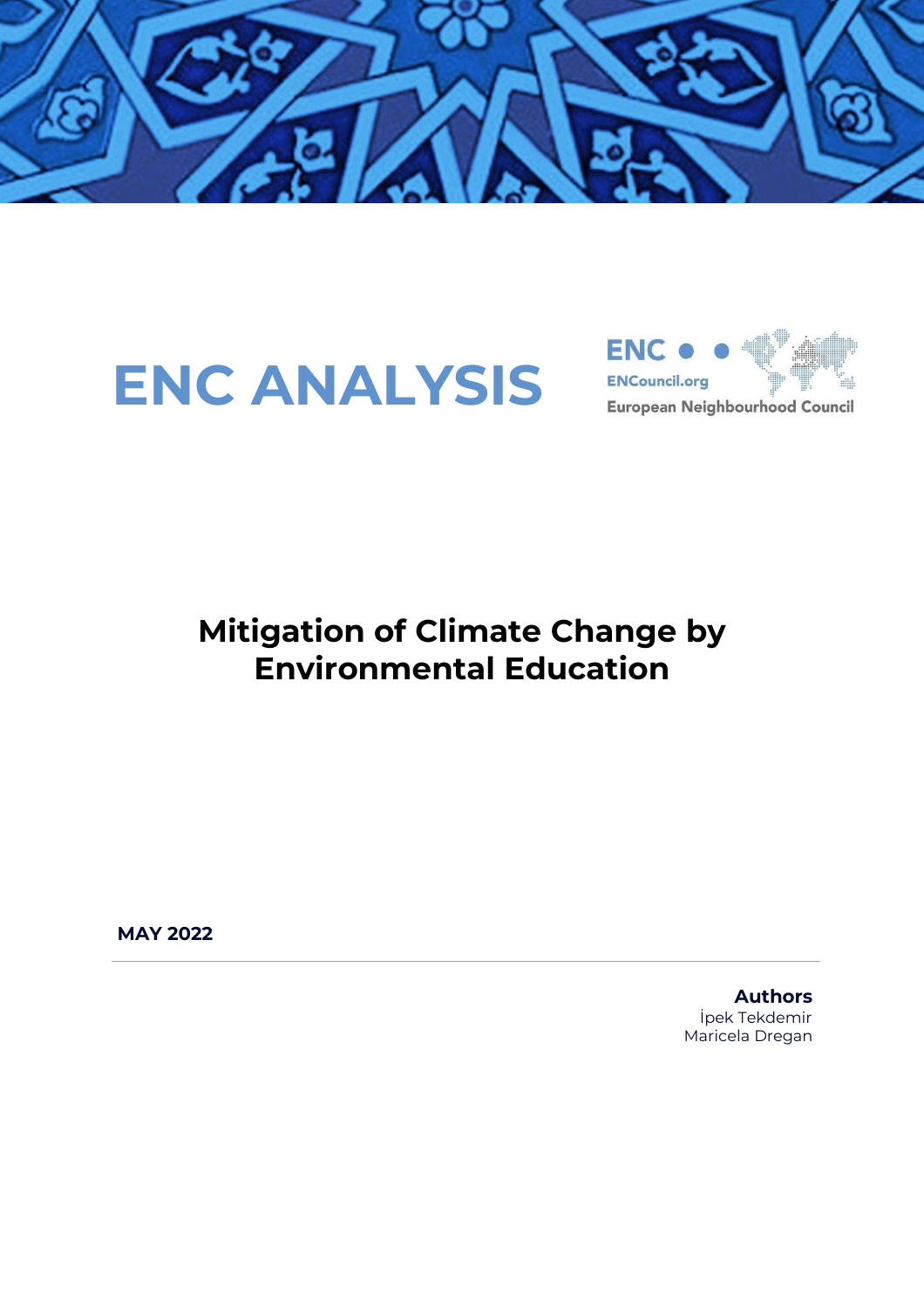

## **Contents of the Report**

| Environmental Education: What does it offer? What should the goals be? |  |
|------------------------------------------------------------------------|--|
|                                                                        |  |
|                                                                        |  |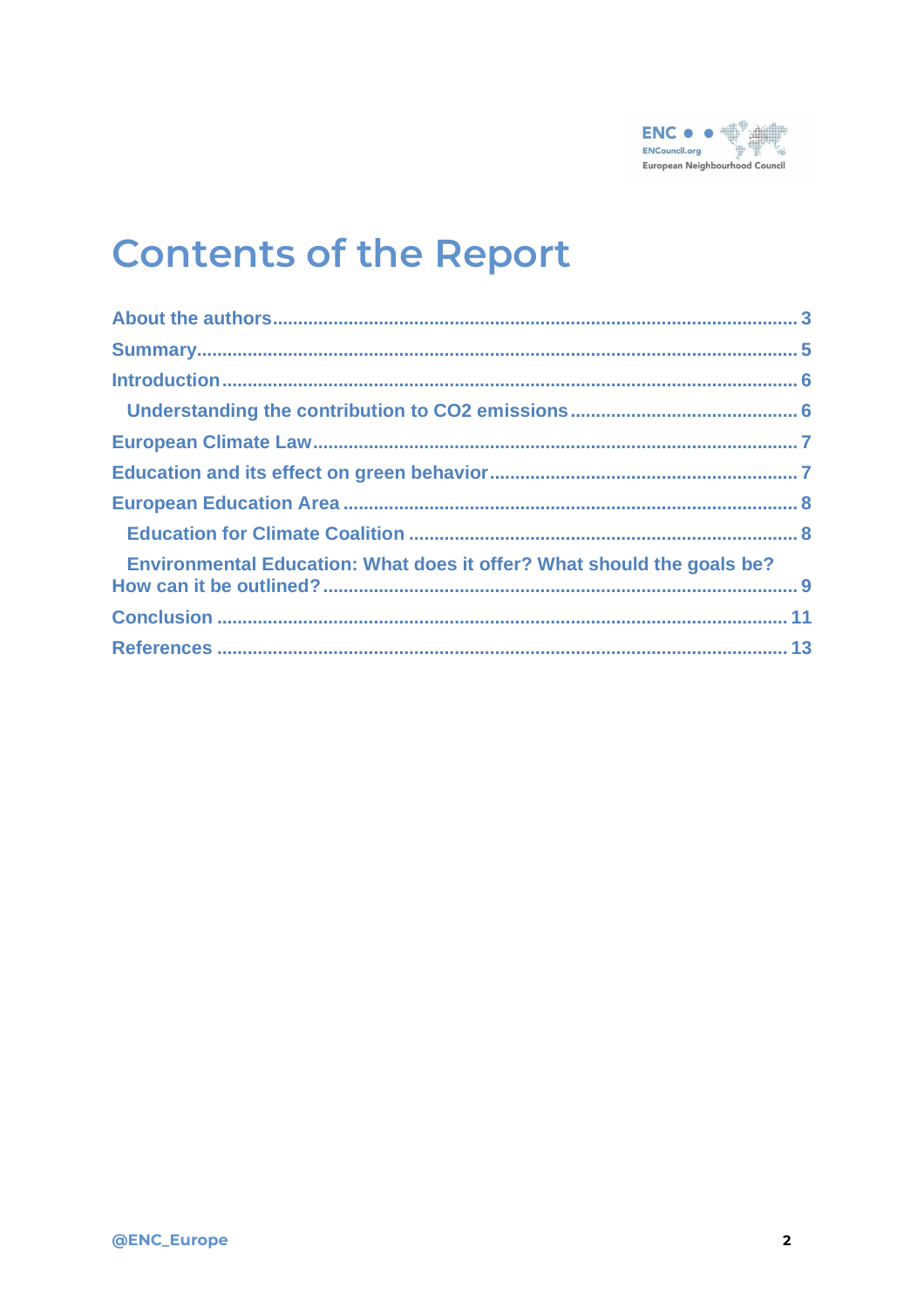

### <span id="page-2-0"></span>**About the authors**



**İpek Tekdemir** is a political analyst and advisor in the European Parliament. She has been appointed as "Invited Associate Professor" for the academic year 2020/2021. In her professional career, she is focusing on strategic communication, sustainability, capacity building, and business development. Ipek has a demonstrated record of accomplishment in relationship building and crosses public diplomacy between the EU-Turkey-Central Asia and the Middle East. She volunteers regularly as a Professional Advisor for United Europe e.V., an organization that connects leading experts across countries and industries to develop

responsible solutions to build a strong, united and competitive Europe. She is a founder of the Sustainable Value Hub, which is an initiative for creating a network of partners that should be mutually beneficial. The Hub is conceived as a contact point for organizations, businesses large and small, academia, and civil society in order to connect.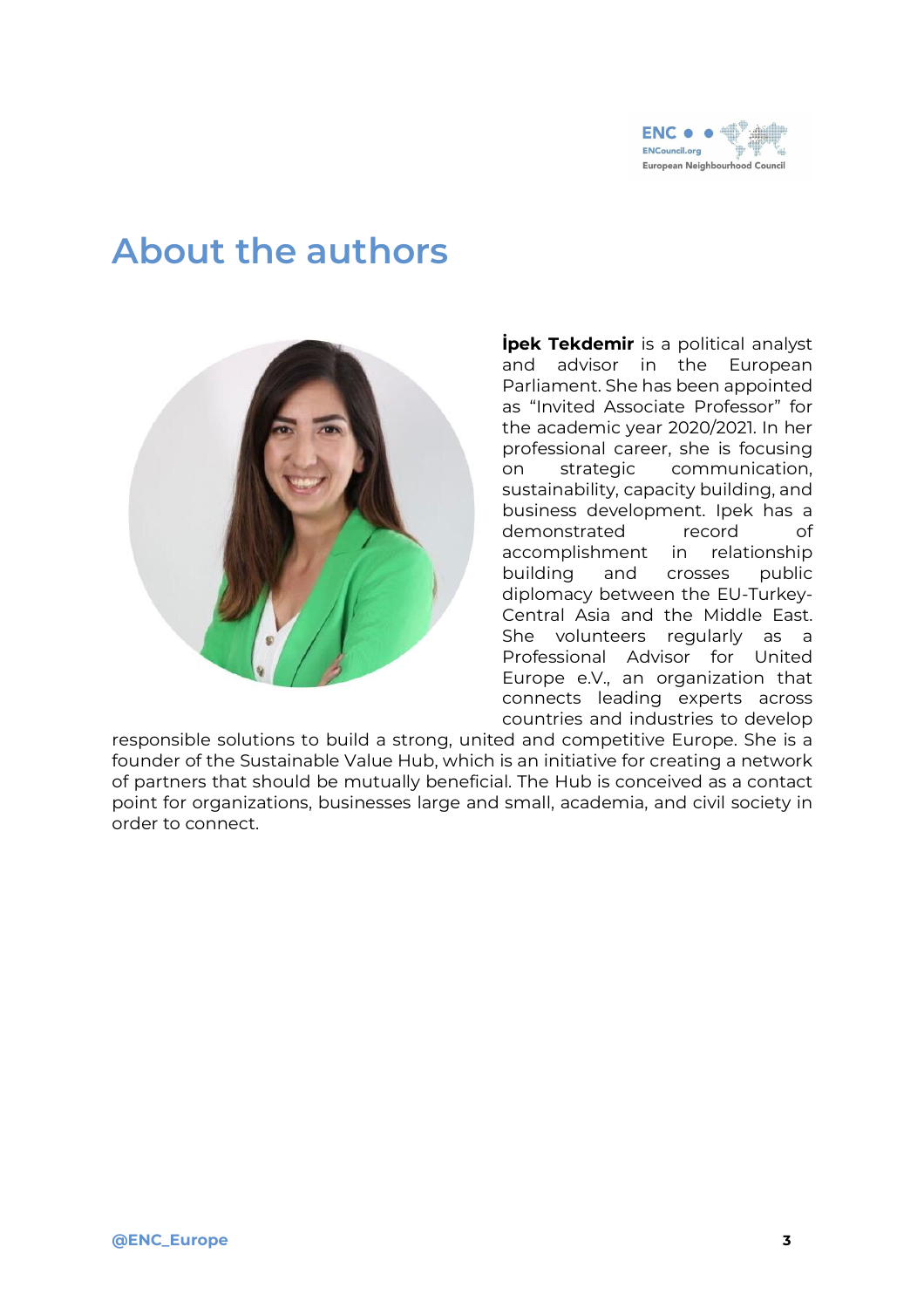



**Maricela Dregan** has been a foreign language teacher for over 16 years, with a Bachelor's degree in English and French language and literature and a Master's degree in Applied Linguistics and English Language Teaching. She holds a diploma in Teaching English as a Foreign Language from Cambridge University and is a certified International Baccalaureate instructor and IGCSE examiner. She has worked as a University language instructor, academic manager and Erasmus project coordinator. Currently she is an authorized teacher trainer, educational consultant and a language instructor

at a private college in Ankara. Throughout her career, Maricela has published several articles focusing on teaching English to adults and bringing creativity in the English classroom. She is committed to implementing a new trend in education which is based on self-directed learning and where we experience a paradigm shift that builds on students' strength and gives them a format where their talents flourish.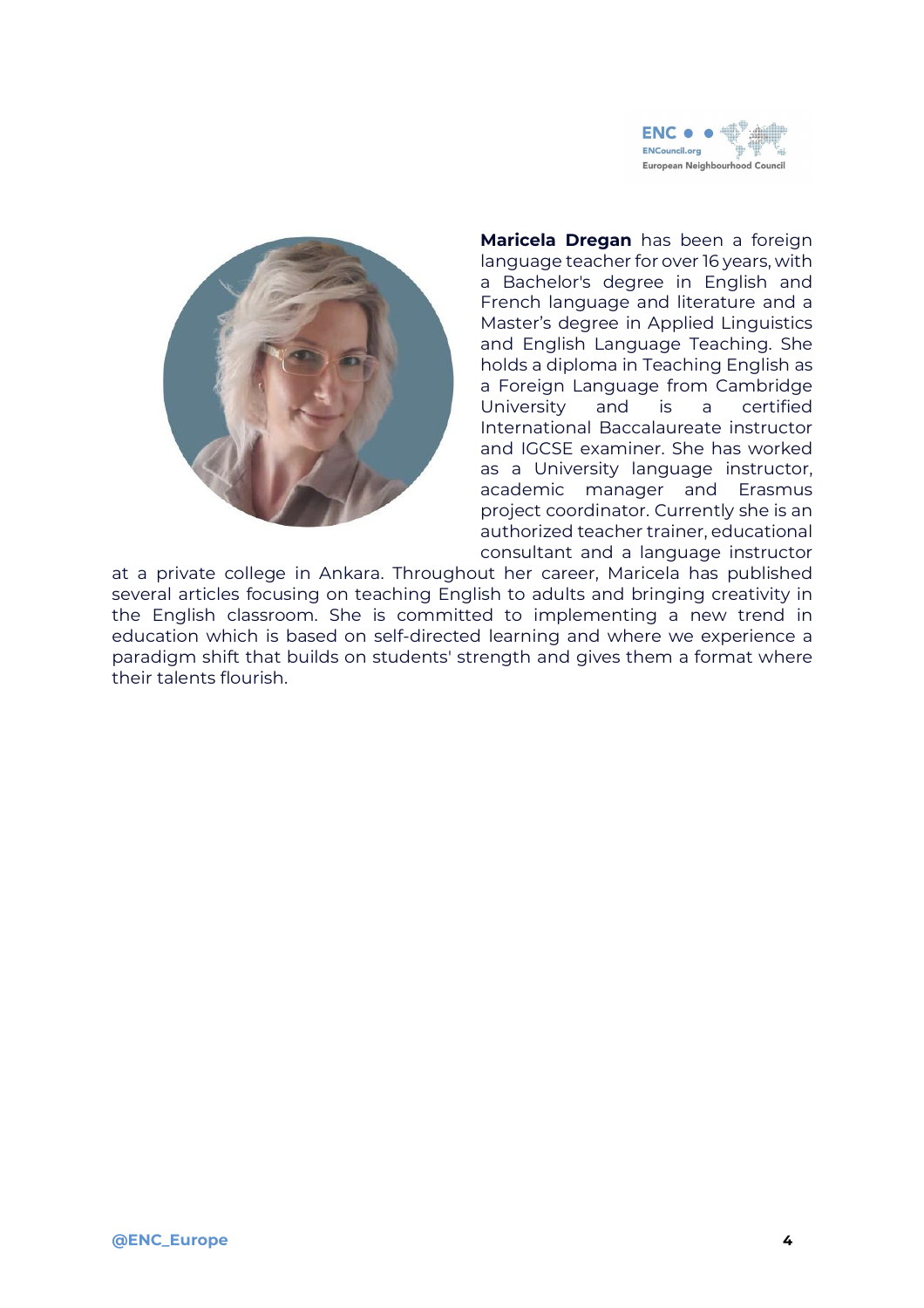

#### <span id="page-4-0"></span>**Summary**

Universities globally are increasingly recognizing their responsibility to prepare students and society for the future and to actively contribute to the mitigation of and adaptation to climate change. In the future, it can only be achieved if universities adopt and promote carbon-neutral goals and practices. The higher education sector has the opportunity to combat climate change. The opportunity is to recreate institutions of higher education for the 21st century, equipping them to be safe and secure in the face of change, more actively engaged in solving realworld problems, and reorganized to better provide the education and research needed to create and maintain a sustainable society. In this regard, this article discusses the link between reducing CO2 emissions and higher education.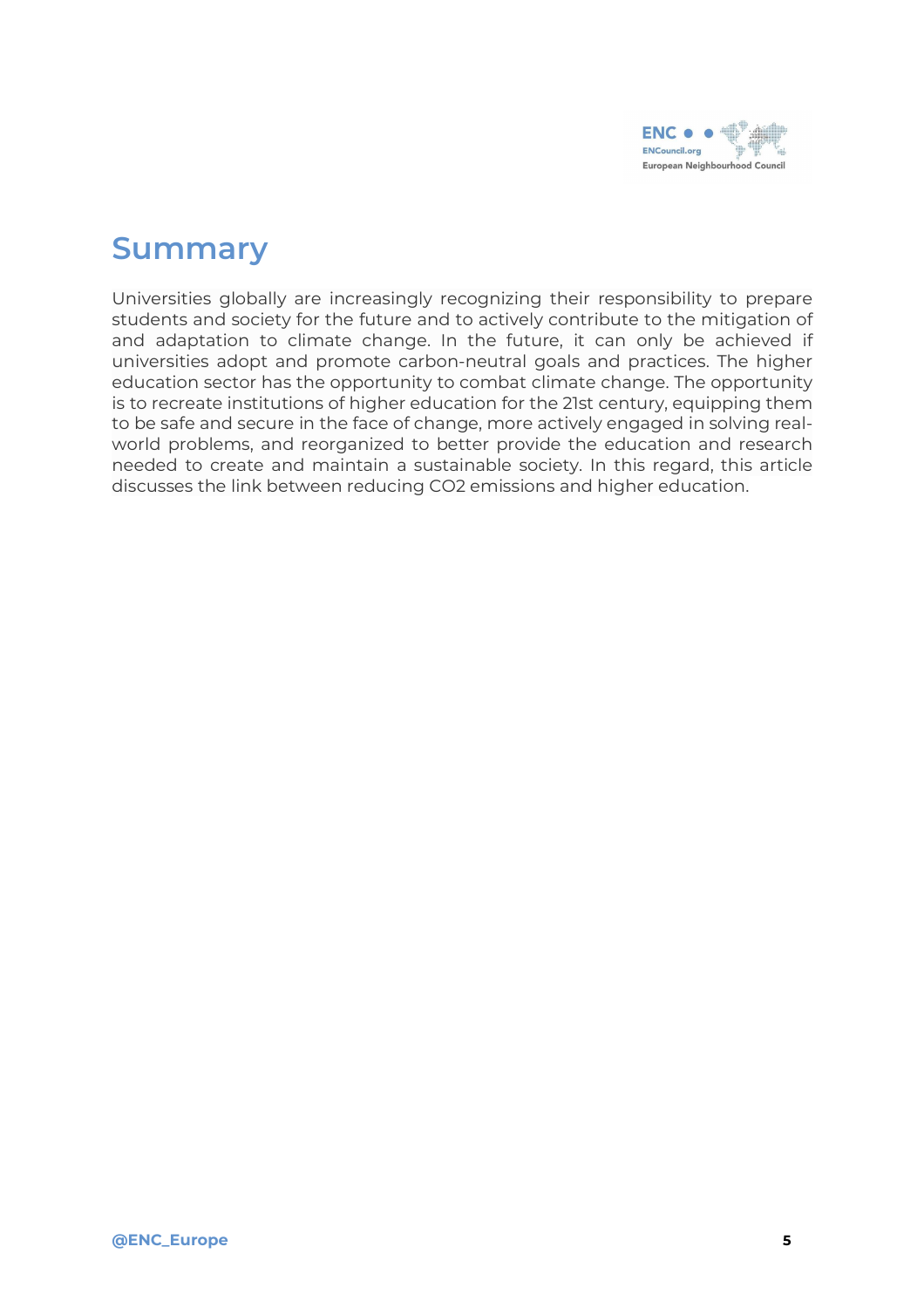

#### <span id="page-5-1"></span><span id="page-5-0"></span>**Introduction Understanding the contribution to CO2 emissions**

The European Union, with its 27 members, is the third biggest emitter contributing 7.52% to global emissions. Electricity and heat, transportation, and building are the top 3 contributors to the EU's emissions (European Commission, 2020). Therefore, creating curriculums that highlight these factors for building citizen awareness, and prioritizing the adaptation of related fields such as engineering in order to reduce emissions is an important factor.

With the 2009 Treaty of Lisbon (OJ C 306, 17.12.2007; entry into force on 1 Dec. 2009), combating climate change became a specific goal for the EU. The policy itself rests on four main principles:

- Precaution
- Prevention
- Rectifying pollution at the source
- "Polluter pays" principle implemented by the Environmental Liability Directive representing the fundamental values that form the EU's environmental protection strategy (Kurrer, 2021).

In 2019, the European Commission proposed a new set of policy objectives called the European Green Deal. Its targets are achieving significant greenhouse gas emission reductions by 2030 and full climate neutrality by 2050. The deal highlights the urgency of advancing towards regenerative growth models, pursuing zeropollution, and reducing environmental and climate pressures (European Commission, 2019).

Previous work includes the European Commission's "Next steps for a sustainable European future" in 2016 (European Commission, 2016) in response to the "2030 Agenda for Sustainable Development" (United Nations, 2015) adopted at the September 2015 United Nations General Assembly indicating how the Sustainable Development Goals (SDGs) could be integrated into EU policy. The December 2019 Eurobarometer analysis shows a picture where the European Union succeeded to raise climate change awareness amongst most of its citizens (European Commission, Climate Action and the Environment, 2020).

In addition, although the majority of European citizens are consciously taking individual actions to make sustainable and environment-friendly choices in their daily lives, they are aware of the **urgent need for a structural reform** within which the **business-related and industrial transformations** can complement the measures personally taken by individuals. Providing sustainability and environmental education is a well-established method to equip each European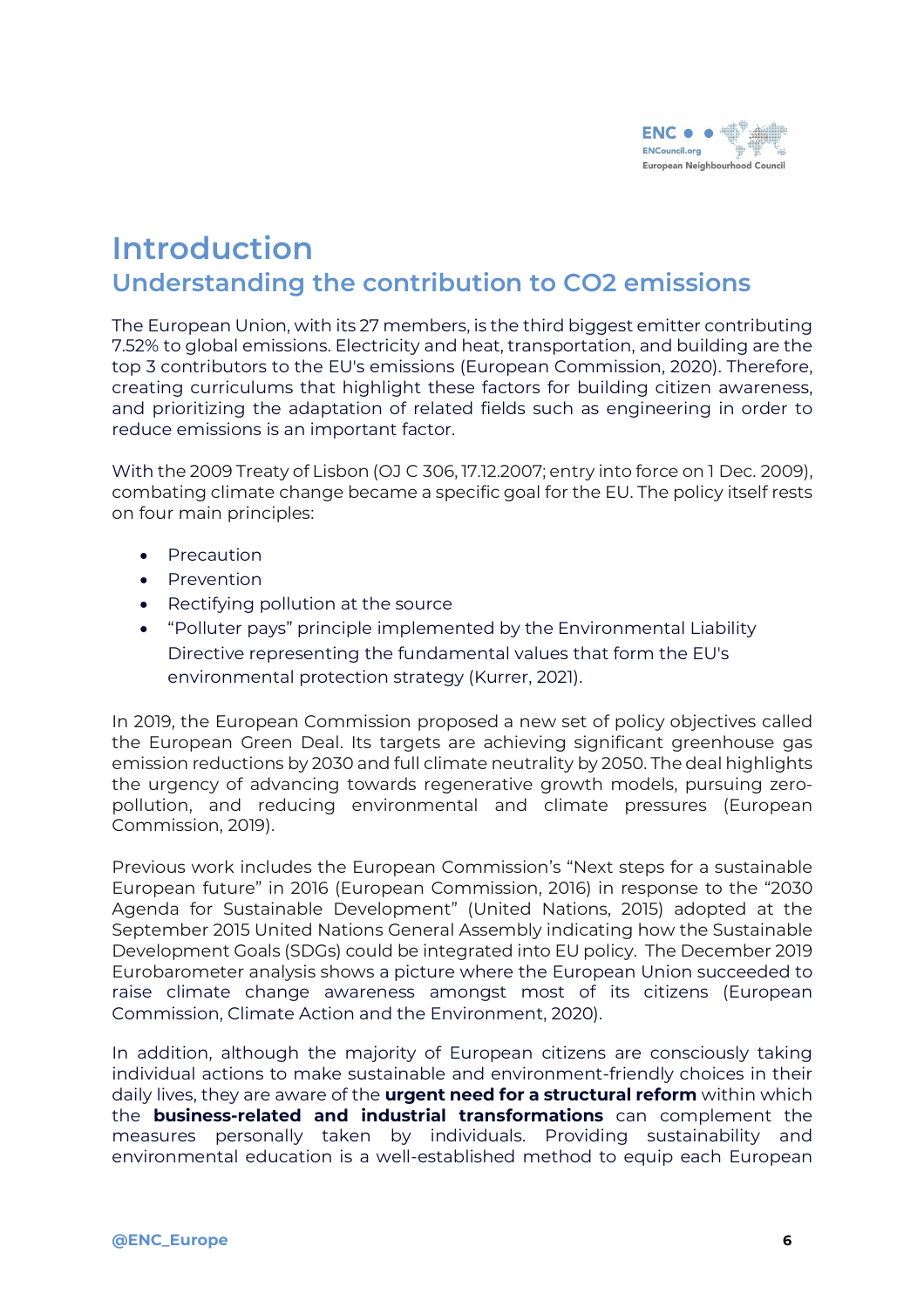

citizen with a comprehensive understanding of climate change awareness and encourage them to take necessary steps towards tackling it.

#### <span id="page-6-0"></span>**European Climate Law**

In line with the Paris Agreement objectives, the Council of the EU has adopted the European Climate Law (published in the Official Journal of the European Parliament and of the Council on 9 July 2021 and entered into force on 29 July 2021; Document 32021R1119), a legally binding obligation through which the EU seeks to accomplish climate neutrality by 2050. Another aspirational goal it entails is the reduction of greenhouse gas emissions by at least 55% by 2030 compared to 1990 levels. It could be suggested to introduce an obligation for schools to add sustainable-environmental courses in their curricula since the transformative force of pro-environmental training on citizens is shown by many studies.

#### <span id="page-6-1"></span>**Education and its effect on green behavior**

According to the article by the Potsdam Institute for Climate Impact Research (2020), the stabilization and decarbonization of the climate are critically connected with fast-spreading and responsive processes of technological and social change in the next few years. With expert insight, the same study proposes **six social tipping interventions** that need to be performed:

- removing fossil-fuel subsidies and incentivizing decentralized energy generation
- building carbon-neutral cities
- divesting from assets linked to fossil fuels
- revealing the moral implications of fossil fuels
- strengthening climate education and engagement
- disclosing greenhouse gas emissions information.

The suggestions made under the climate education intervention put forward a structure in which the key actors are scientists, teachers and educational ministers. According to the framework, their primary responsibility is to teach about the presence of climate change and relevant concepts in public education.

An educational campaign carried out in five Italian cities for 2 years, involving teachers, pupils, and citizens, **resulted in an emission reduction in a range of 7 to 30%** in the 247 families included in the research. That said, education to bolster understanding of the causes and effects of climate change, however important, will not be sufficient to transform society alone. **Sustainability can not be imposed, it has to be learned**, so that it is endogenously realized and enacted deliberately by the actors who constitute the SES.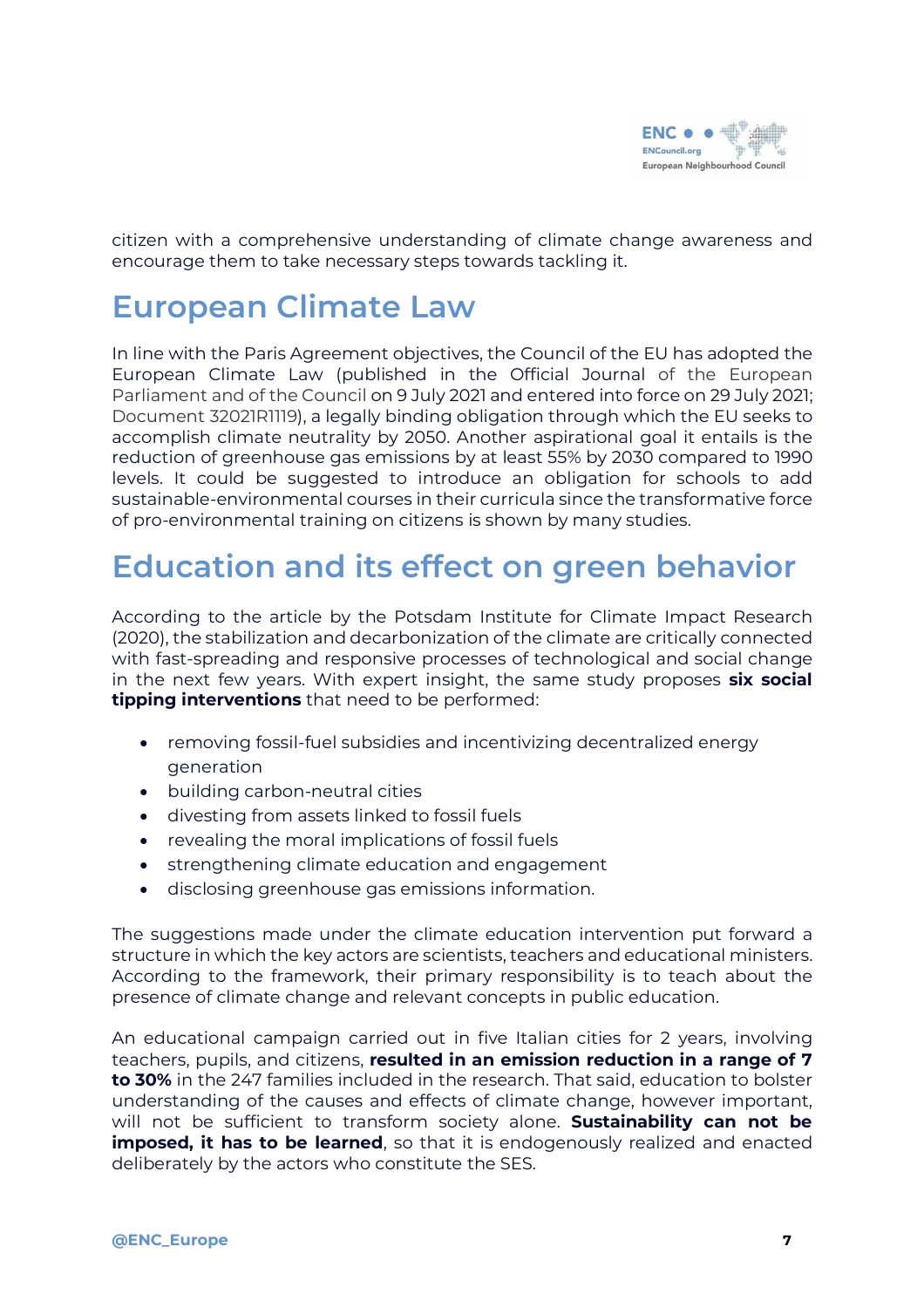

Another study conducted by Garcia-Alvarez, Novo-Corti, and Varela-Candamio in 2017 confirms that environmental education is a strong tool to generate green behavior. The study argues that in order for each citizen to rethink their relationship with the biosphere and their inescapable responsibilities to achieve sustainable development, the potential impact that can be created by taking certain actions should be fully realized by the actors (in that case, citizens). Those actions involve **recycling**, **green purchasing**, **environmental social interaction**, energy-saving **behavior,** and **awareness of global warming**. As the study further suggests, such realization can be ensured by providing citizens with either formal or informal environmental education. Thus, in the findings section, it reveals a correlation between having attended environmental courses and displaying proenvironmental behavior: citizens who have attended at least one course related to environmental sustainability **are significantly more inclined to display the aforementioned actions** than those who have not attended.

#### <span id="page-7-1"></span><span id="page-7-0"></span>**European Education Area Education for Climate Coalition**

The EU recognizes the importance of making environmental education a systemic feature of educational policies and practices across the EU. During the last quarter of 2020, the EU has launched an initiative called **Education for Climate Coalition** (European Commission, 2020), a **bottom-up approach** that **aims to mobilize pupils and renovate school education** to reach climate neutrality.

According to the official website of the European Commission presenting the aims of the Education for Climate Coalition, the initiative endeavors to centralize specific efforts in **five priority** areas:

- green skills development
- teacher education
- changes to citizen behavior
- the interaction between education and scientific research
- awareness of issues

 $\sim$   $\blacksquare$ **European education capabilities** deciding collectively<br>acting collaboratively adapting sustainably Advance as a Tackle fragmentation Advance as a<br>participatory community<br>led by teachers and students<br>ith their schools and network<br>and other educational actors<br>to work and progress togethe Tackle tragmentation<br>between educational<br>sectors, domains,<br>actors and stakeholders<br>including leadership Tackle fragmentation through Advance as a inclusive community structures. diverse community engagement processes and practices Takes a holistic and inclus awareness raising and qualitative exchange ects education actors en Bridges education with science and Builds capacity<br>co-creating learning explodents and to Starts with grounded experie Community narth es for collective action Peer area<br>Search and find peop<br>initiatives and compe  $\infty$  Connect occ**Connect**<br>Let's be an inclusive community and en<br>**Bring together your peers**  $151$ o- Unlock<br>Let's be a curious comm<br>Raise your challenges **Challenge incubator** unity and expli Let's be a creative community and innovative<br>Co-create your collective challenge jour **Re-use**<br>Let's be a diverse community, reach out and s<br>Upcycle your collective challenge solution Education

Concurrent with CO2 reduction targets, the coronavirus pandemic has disclosed a number of challenges related to the digital skills and capacities required for the training and education systems across the world. To deal with such questions, the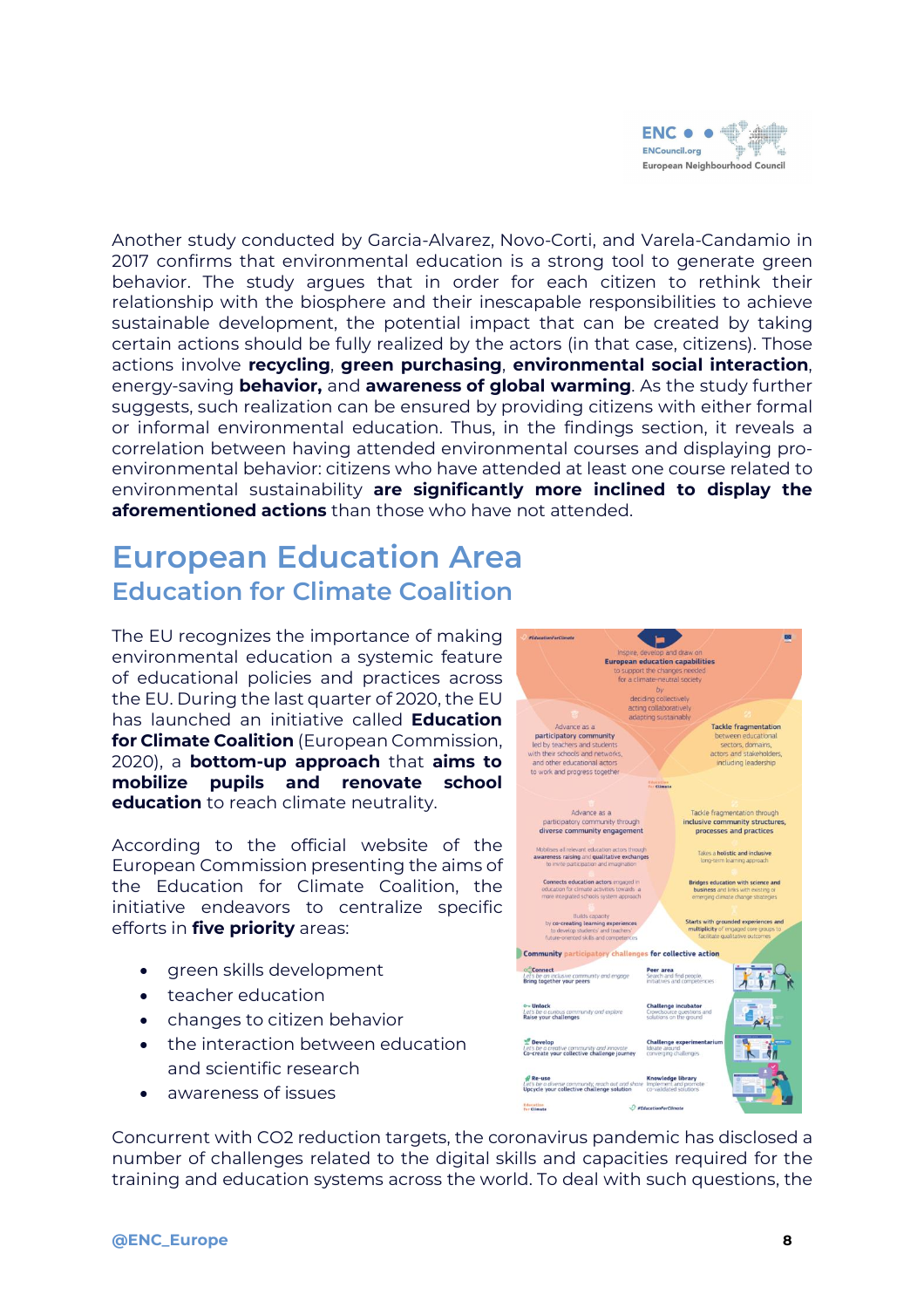

EU has launched a policy initiative called Digital Education Action Plan (European Commission, 2018). This policy seeks to achieve sustainable and effective adaptation of education systems of member states to the current age. From this point of view, the EU's intention to adapt education to new digital realms and mechanisms also brings along a considerable reduction to academic mobility and energy consumption caused by educational activities. The permanent effects of the coronavirus pandemic on our systems can be efficiently turned into advantageous designs to handle climate change.

#### <span id="page-8-0"></span>**Environmental Education: What does it offer? What should the goals be? How can it be outlined?**

Environmental education focuses on the following elements:

- environmental awareness and sensitivity to environmental issues
- knowledge and comprehension of environmental needs
- environment-conscious attitudes that enhance or preserve environmental quality
- ability to recognize and assist in the resolution of environmental issues
- active participation in tasks that result in environmental challenges being resolved.

In a nutshell, the aims and objectives of environmental education could be rephrased as keywords such as awareness, knowledge, attitude, skills, and active participation.

Now that we have gone over the components of environmental education, let us look at the principles that such an education guides itself by. The key element when considering the implementation of environmental education and sustainability in school curriculums is consistency. Consistency in the sense that environmental education should be obligatory and continuous, striving to become a lifelong learning objective.

In addition to the principle of consistency, environmental education needs to completely cover all aspects of the environment. Recognizing all aspects of the environment is essential to being able to make more informed decisions about its protection. The principle of wholeness emphasizes the inclusion of both natural and artificial, economic and historical aspects of the environment.

Another important aspect to consider is that environmental education must be interdisciplinary meaning that it requires a framework for exploring the connections between species, planets and nature as a whole. We need to address the interdependence of all people on the planet and truly understand the value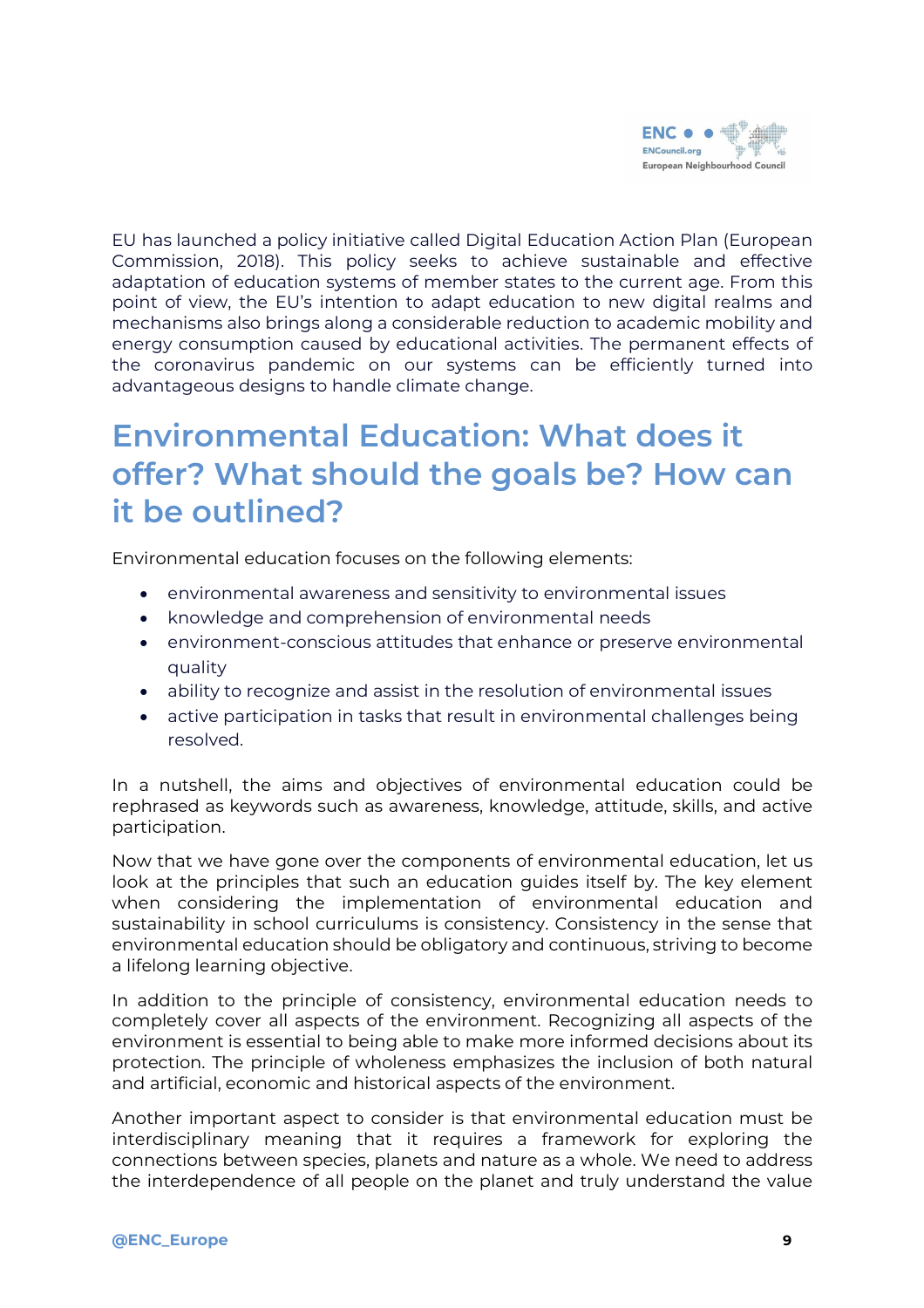

and importance of the environment. Furthermore, in order to fully comprehend the importance of nature and its natural balance, environmental education needs to focus on the complexity of the problem. The purpose is to make people aware of the complex nature of environmental issues and thus develop critical thinking to tackle these problems. In this regard, teachers need to pay attention to how difficult it is to get the environmental deterioration back to normal.

Moving on to another principle, environmental education should include a historical perspective. Understanding the impact of modern society on the environment is our basis. By adding a historical perspective to environmental education, we can compare the past and the present and accurately infer the catastrophic impact of current social changes on the environment.

Environmental education must be practical and problem solving. The principle of practicality indicates that environmental education should include a practical problem-solving approach, including first-hand experience and hands-on activities.

Last but not least, environmental education aims to convey both regional and international cooperation. Environmental education should focus on the importance of regional and international cooperation in addressing environmental issues in the context that it is clear that without cooperation, the true goals of environmental protection and welfare cannot be achieved.

The challenges on environmental protection are connected to raising the awareness of target groups such as voters, students, educators and officials. As studies stress the fact that more educated individuals to value expert knowledge as a reliable information source in contrast to older and less schooled individuals (Soares et al., 2021), encouraging trust in scientific knowledge even from the elementary level of education becomes a vital part of environmental education.

The fundamental factors that help build environmental awareness are identified as

- problem awareness and mitigation strategies
- confidence in expert knowledge
- confidence in media messaging

Another outlook towards environmental education could be based on the research based on environmental education and awareness itself. Without relevant research on environmental awareness and strong educational strategies, the question of raising the level of contribution and engagement in reaching the policy goals would be irrelevant. Therefore, scholarships which encourage the study of environmental education curricula, voter behaviour in relation to environmental issues and the factors which raise environmental awareness could contribute to the goal of having green societies throughout the EU and the globe.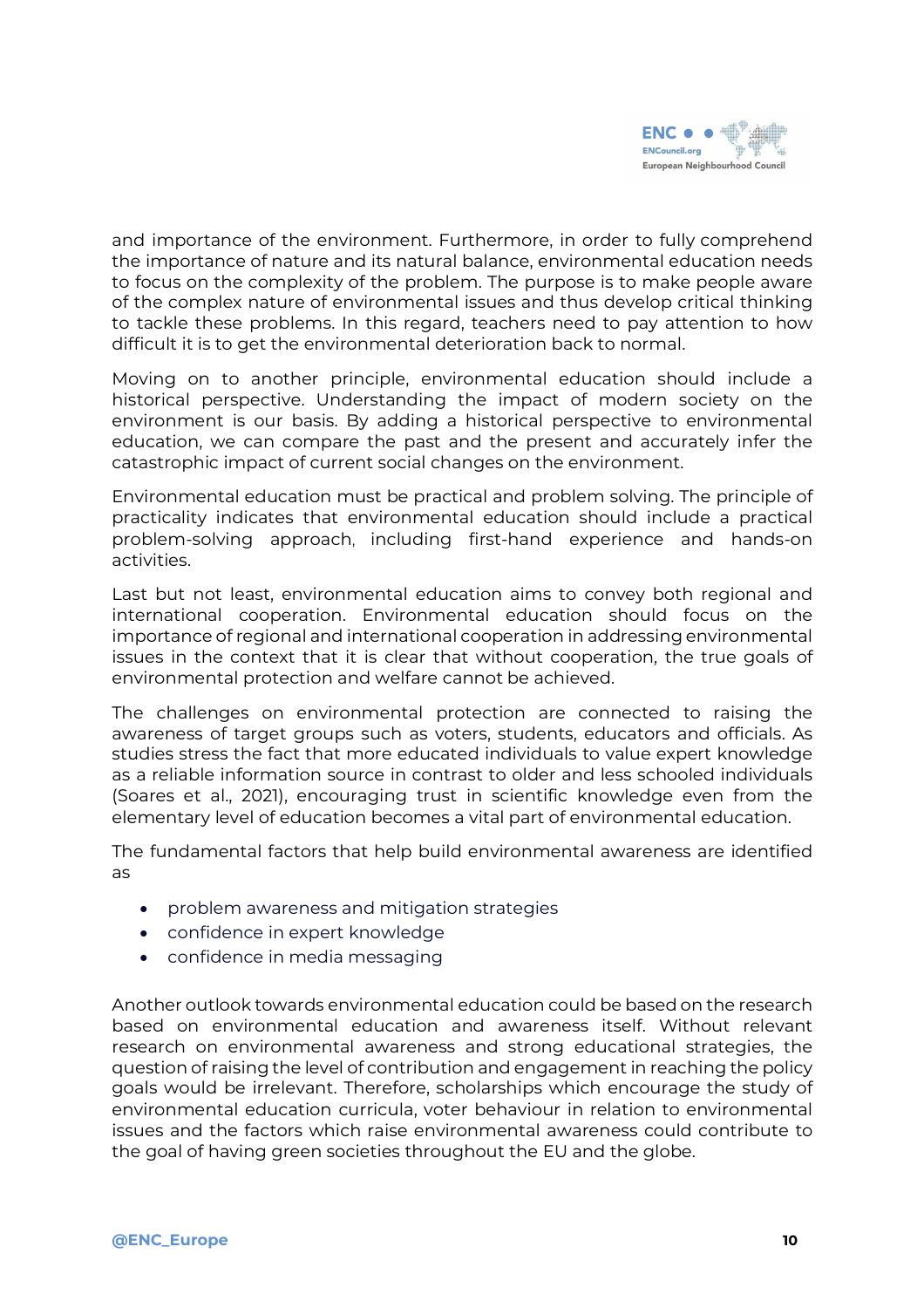

Moreover, within countries where climate change is perceived as a matter of genuine concern, it is indicated that the acknowledgment for a growing demand of professionals with training in the environmental area is higher (Leal Filho et al., 2021). This could suggest that making the fight with environmental degradation and climate challenge a political priority eventually causes higher interest in environmental education since there would be an eventual higher devotion of universities to provide competitive curriculums on environmental knowledge and of individuals to get educated for future professional engagements.

#### **Evidence that indicates the success of environmental education**

- there exists a correlation between environmental education and air quality showing that education reduces CO2 emission by 0.49% (Mehmood, 2021, p.605)
- education awareness creates room for innovative technologies for cleaner production and these technologies provide a cleaner environment with employment opportunities (Mehmood, 2021, p.605)
- the long-term impact of an intensive one-year university course on individual carbon emissions results in the reduction of individual carbon emissions of the student by 2.86 tons of CO2 per year, at least five years after having taken the course (Cordero et al., 2020)
- as it becomes clearer that environmental awareness being a stronger factor for political influence instead of environmental lobbying, education also becomes a vital factor that results in political influence (Yu, 2005)

On a surface and general level, the benefits of environmental education and sustainability are countless. Nevertheless, some of these long-term benefits include promoting a healthy and balanced lifestyle, instilling respect for nature, teaching children about environmental challenges and being responsible and kind to nature.

In this context, the role of teachers and educators is not only to enable learners to gain knowledge on understanding global environmental issues, but also to promote the value of community participation in preventing and solving environmental problems. Having this in mind, teachers become the promoters of sustainability by encouraging students to embrace an environmentally friendly and sustainable lifestyle.

#### <span id="page-10-0"></span>**Conclusion**

To summarize the importance of environmental education we should look again at the purpose and goals that it aims for, which is to provide the opportunity for everyone to acquire the knowledge, values, attitudes, commitments and skills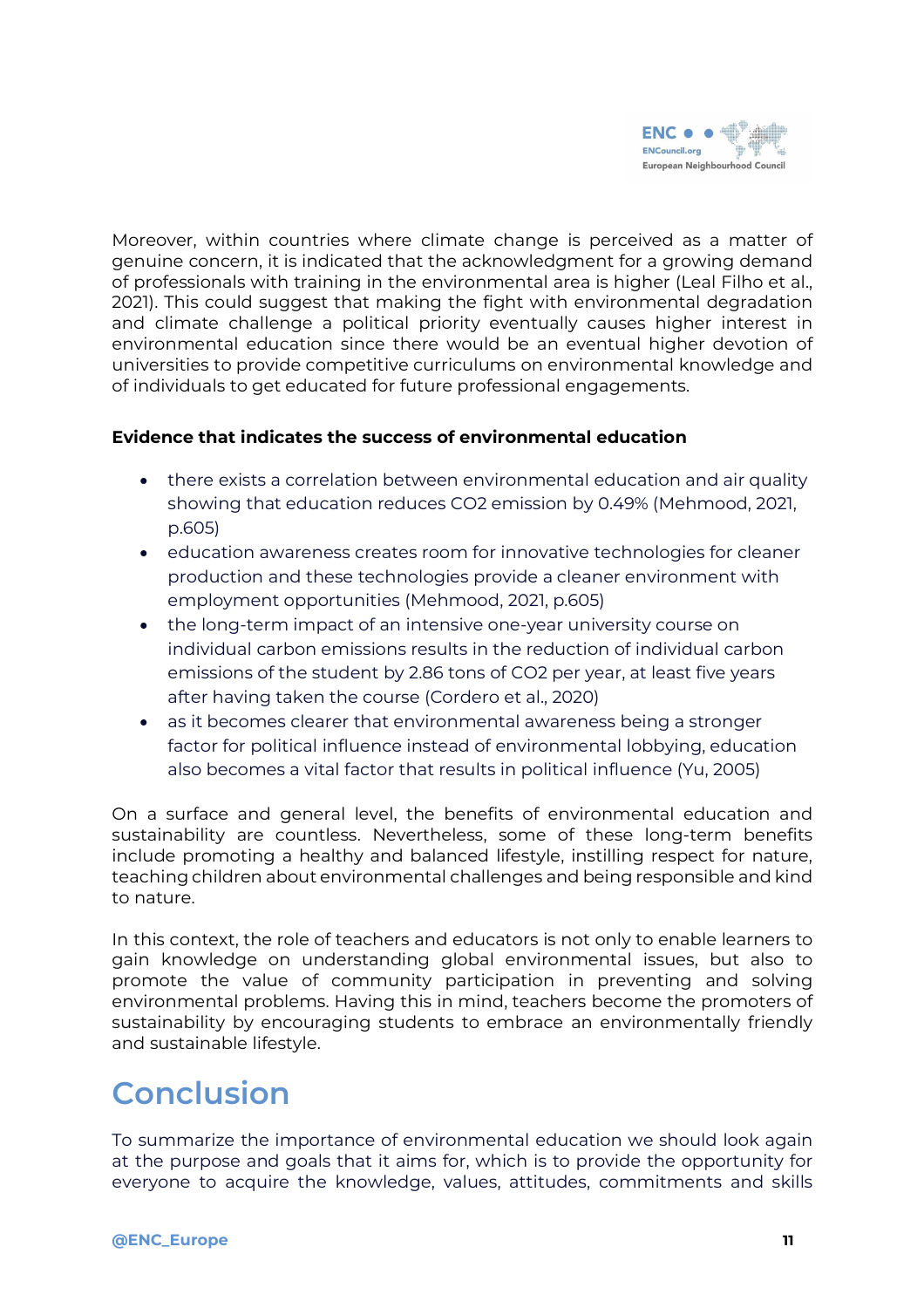

needed to protect and improve the environment by creating new patterns of behavior for individuals and society as a whole towards the environment.

Higher Education institutions have a crucial role to play in preparing young minds for the challenges of climate change. It will be seen over the years to come how they will live up to this responsibility as it is again the responsibility of the education sector to connect people and nature, to prepare students for a sustainable future, to empower environmentalists of all ages, to build communities and transforms their lives.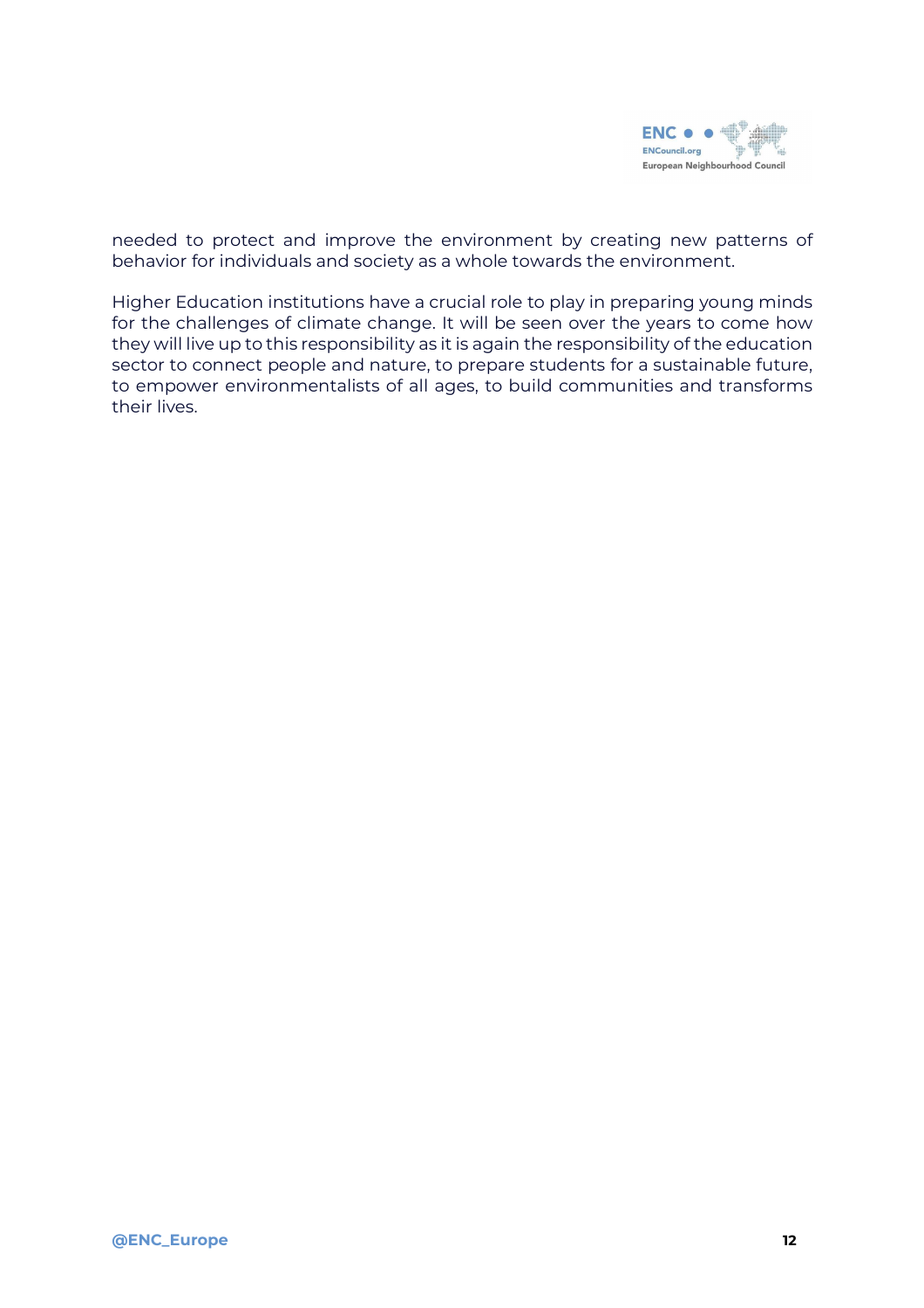

#### <span id="page-12-0"></span>**References**

Cordero, E., Centeno, D., & Todd, A. (2020). The role of climate change education on individual lifetime carbon emissions. *PLOS ONE*, *15*(2), e0206266. <https://doi.org/10.1371/journal.pone.0206266>

European Commission. (2016). *Next steps for a sustainable European future.* Strasbourg: European Commission. Retrieved from [https://eur-lex.europa.eu/legal](https://eur-lex.europa.eu/legal-content/EN/TXT/?uri=CELEX:52016DC0739.)[content/EN/TXT/?uri=CELEX:52016DC0739.](https://eur-lex.europa.eu/legal-content/EN/TXT/?uri=CELEX:52016DC0739.)

European Commission. (2019). *Eurobarometer analysis.* The December 2019 Eurobarometer [https://ec.europa.eu/commission/presscorner/detail/en/ip\\_21\\_3156](https://ec.europa.eu/commission/presscorner/detail/en/ip_21_3156)

European Commission. (2018). *Digital Education Action Plan.* Brussels: European Commission. Retrieved from [https://eur-lex.europa.eu/legal](https://eur-lex.europa.eu/legal%20content/EN/TXT/?uri=COM:2018:22:FIN) [content/EN/TXT/?uri=COM:2018:22:FIN](https://eur-lex.europa.eu/legal%20content/EN/TXT/?uri=COM:2018:22:FIN)

European Commission. (2019). *A European Green Deal.*. Brussels: European Commission. Retrieved from [https://ec.europa.eu/info/strategy/priorities-2019-2024/european-green](https://ec.europa.eu/info/strategy/priorities-2019-2024/european-green-deal_en)[deal\\_en](https://ec.europa.eu/info/strategy/priorities-2019-2024/european-green-deal_en)

European Commission. (2020). Education for the Climate Coalition. The European participatory community for students, teachers and education stakeholders to act collectively on innovative education solutions for environmental sustainability. [https://education-for-climate.ec.europa.eu/\\_en](https://education-for-climate.ec.europa.eu/_en)

European Commission. (2020). *Energy, transport and environment statistics* (pp. 2-188). Luxembourg: Publications Office of the European Union. Retrieved from [https://ec.europa.eu/eurostat/documents/3217494/11478276/KS-DK-20-001-EN-](https://ec.europa.eu/eurostat/documents/3217494/11478276/KS-DK-20-001-EN-N.pdf/06ddaf8d-1745-76b5-838e-013524781340?t=1605526083000.)[N.pdf/06ddaf8d-1745-76b5-838e-013524781340?t=1605526083000.](https://ec.europa.eu/eurostat/documents/3217494/11478276/KS-DK-20-001-EN-N.pdf/06ddaf8d-1745-76b5-838e-013524781340?t=1605526083000.)

European Commission. (2021). *European Climate Law*. Brussels: European Commission. Retrieved from [https://ec.europa.eu/clima/eu-action/european-green-deal/european](https://ec.europa.eu/clima/eu-action/european-green-deal/european-climate-law_en)[climate-law\\_en](https://ec.europa.eu/clima/eu-action/european-green-deal/european-climate-law_en)

Kurrer, C. (2021). *Environment policy: general principles and basic framework | Fact Sheets on the European Union |* European Parliament: Europarl.europa.eu. Retrieved from [https://www.europarl.europa.eu/factsheets/en/sheet/71/environment-policy-general](https://www.europarl.europa.eu/factsheets/en/sheet/71/environment-policy-general-principles-and-basic-framework.)[principles-and-basic-framework.](https://www.europarl.europa.eu/factsheets/en/sheet/71/environment-policy-general-principles-and-basic-framework.)

Mehmood, U. (2021). Contribution of renewable energy towards environmental quality: The role of education to achieve sustainable development goals in G11 countries. *Renewable Energy*, *178*, 600-607. <https://doi.org/10.1016/j.renene.2021.06.118>

Oliver, M., & Adkins, M. (2020). "Hot-headed" students? Scientific literacy, perceptions and awareness of climate change in 15-year olds across 54 countries. *Energy Research & Social Science*, *70*, 101641. <https://doi.org/10.1016/j.erss.2020.101641>